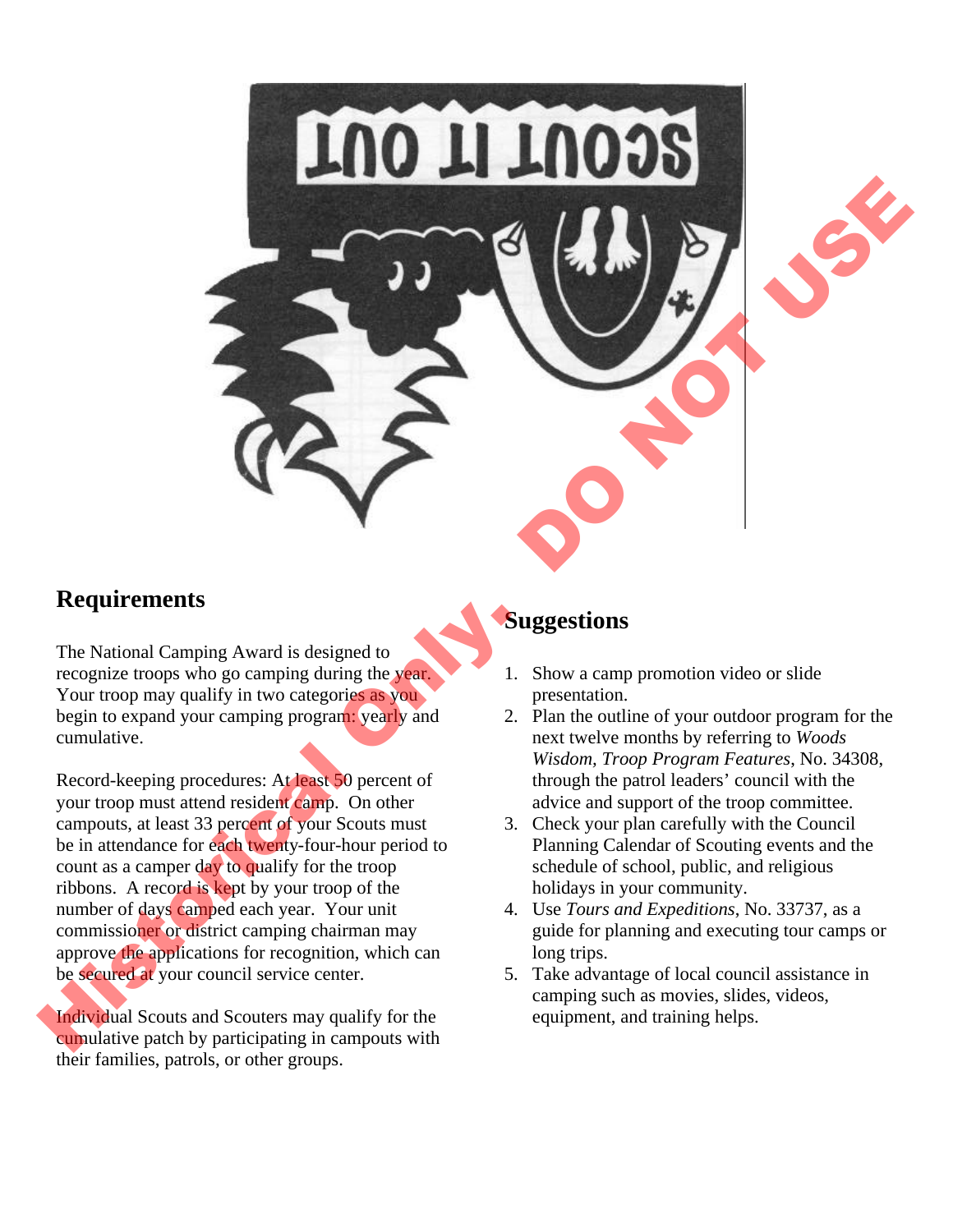# **How to Use This Log**

- 1. Keep a record on this camping log of all camping and outdoor activities.
- 2. Fill out the attached application for the National Camping Award. Cut it off and send it to your council service center when requirements for one year have been completed.
- 3. Your twelve -month period may cover a calendar year, a charter year, or any other twelve -month period pre -determined by your patrol leaders' council.

# **CUT ALONG DOTTED LINE**

# **Troop Application for the National Camping Award**

Date Troop No.

**District** 

Chartered Organization

Camping chairman/unit commissioner

Scoutmaste

Signed

# **To: Local Council**

Attention: Council Camping Committee

Our patrol leaders' council reports that our troop has qualified for the National Camping Award (yearly award) with \_\_\_\_ days of camping. We have also qualified for the cumulative award with  $\qquad$  days since January 1, 1991. lanuary 1, 1991

## **Note:**

This camping log is prepared for you and provided<br>by your local council, Boy Scouts of America. It is hoped that you will use it as an aid to your camping program. For the two contents of the contents of the contents of the contents of the contents of the contents of the contents of the contents of the contents of the contents of the contents of the contents of the contents of the c

**Yearly Award Categories Troop Ribbon**<br>
10 days and nights Unit Award, No

10 days and nights Unit Award, No. 17831<br>20 days and nights Bronze Award, No. 178 Bronze Award, No. 17832 30 days and nights Silver Award, No. 17833<br>50 days and nights Gold Award, No. 17834 Gold Award, No. 17834

**Cumulative Award Troop Ribbon Patch**<br>100 days and nights Unit Award, No. 17827 No. 00296 10 Unit Award, No. 17827 No. 00296<br>100 Bronze Award, No. 17828 No. 00297 250 days and nights Bronze Award, No. 17828 500 days and nights Silver Award, No. 17829 No. 00298<br>1,000 days and nights Gold Award, No. 17830 No. 00299 Gold Award, No. 17830

**Individual**